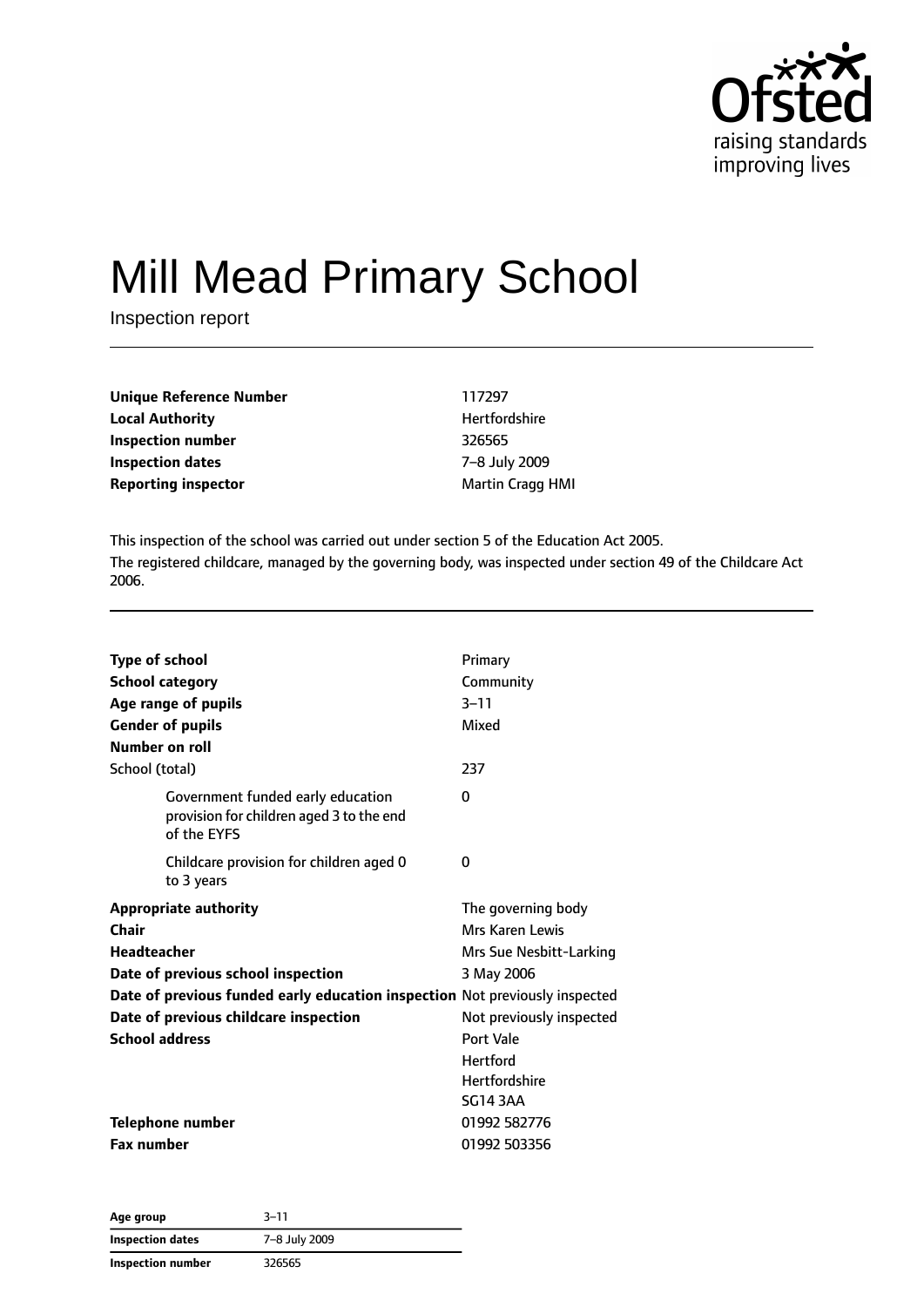.

<sup>©</sup> Crown copyright 2009

Website: www.ofsted.gov.uk

This document may be reproduced in whole or in part for non-commercial educational purposes, provided that the information quoted is reproduced without adaptation and the source and date of publication are stated.

Further copies of this report are obtainable from the school. Under the Education Act 2005, the school must provide a copy of this report free of charge to certain categories of people. A charge not exceeding the full cost of reproduction may be made for any other copies supplied.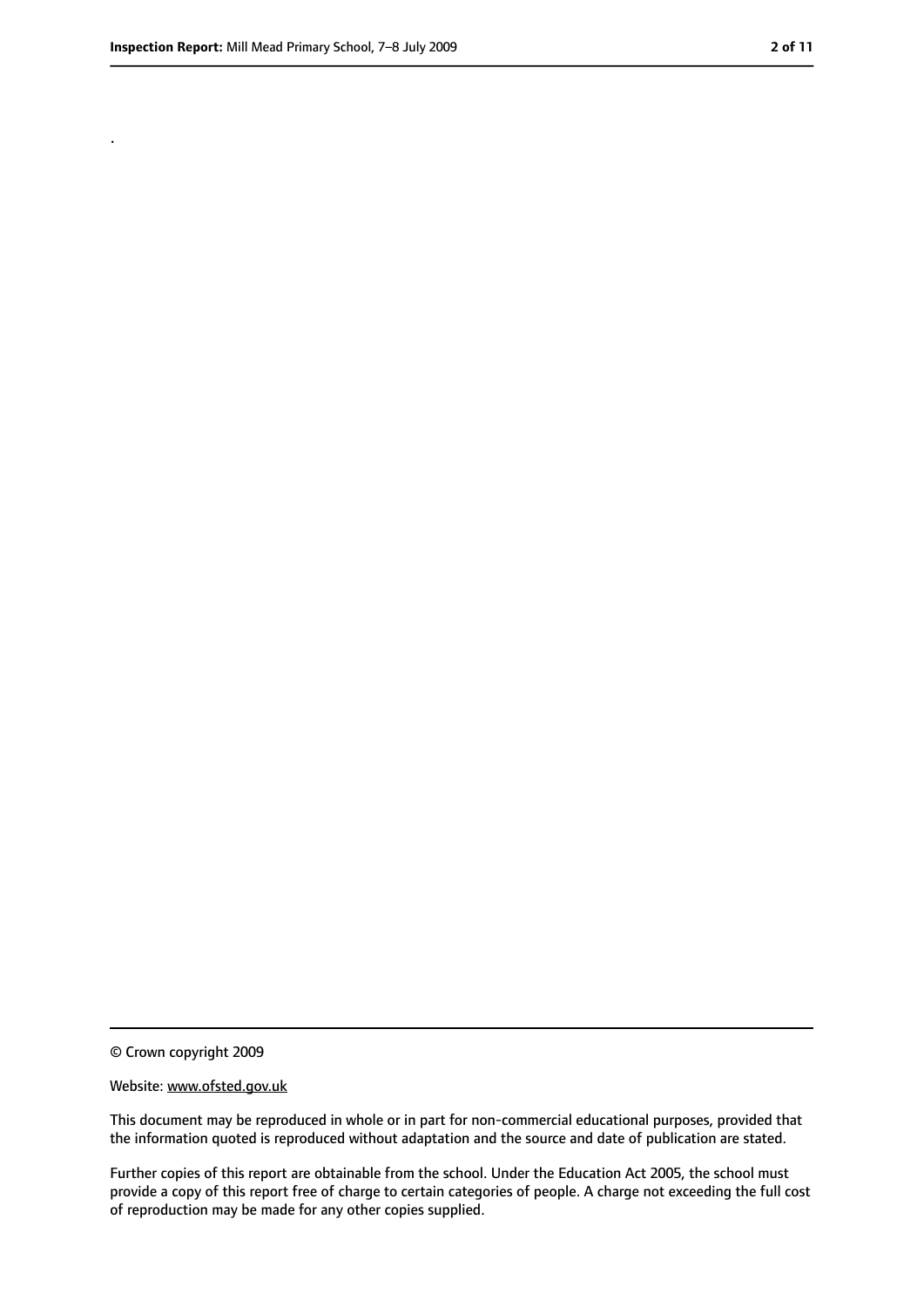# **Introduction**

The inspection was carried out by one of Her Majesty's Inspectors and an additional inspector.

#### **Description of the school**

The school is of average size. The proportion of pupils eligible for free school meals is small. There are few pupils from minority ethnic backgrounds or who speak English as an additional language. The proportion of pupils who have learning difficulties and/or disabilities is well below average but there is an average proportion of pupils with a statement of special educational needs. The school has achieved the Healthy Schools and Activemark awards. There is a breakfast and after-school club with child care provision which is managed by a private company and uses the school's premises. This provision was inspected separately at the time of the school inspection.

#### **Key for inspection grades**

| Grade 1 | Outstanding  |
|---------|--------------|
| Grade 2 | Good         |
| Grade 3 | Satisfactory |
| Grade 4 | Inadequate   |
|         |              |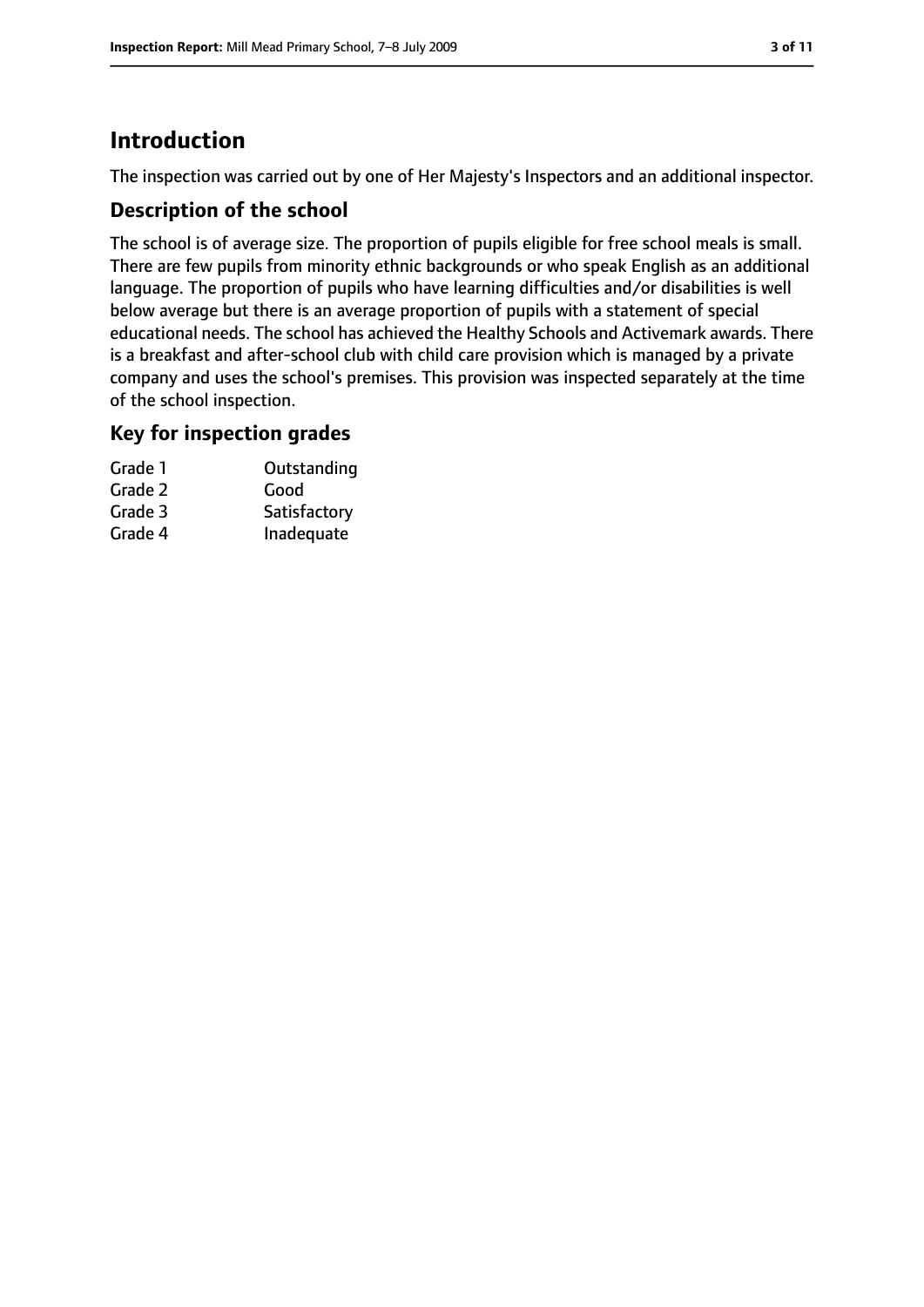# **Overall effectiveness of the school**

#### **Grade: 2**

Mill Mead is a good school with some outstanding features. Parents responded very positively in questionnaires to the school's strong sense of community, the focus on children as individuals and the excellent range of activities. They also appreciated the dynamic leadership of the headteacher. The school has a strong ethos of care and respect. As a result, pupils thrive. They feel safe, thoroughly enjoy their lessons and develop confidence. They benefit from an excellent curriculum with a very wide range of visitors, trips, events and activities which broadens and enriches their learning. It also promotes very good provision for community cohesion at local and global level. Pupils' progress is monitored carefully, based on thorough tracking of assessment information, which leads to appropriate intervention for those who find learning more difficult or who are not achieving as well as they might.

Achievement is good overall with clear improvement at Key Stage 1 since the last inspection. According to the provisional 2009 results, pupils' performance in writing has also improved. Standards are above average. Teaching is consistently good with a good range of activities which engage pupils' interest. Teachers plan well to meet the needs of all children, although tasks for higher attaining pupils sometimes reinforce rather than extend their learning. Teachers generally make clear what pupils should do to improve their work. However, there are different systems for this across the classes which affect pupils' understanding of how assessment works as they move through the school.

The headteacher sets a very clear direction for the school which is shared by staff and governors. There are excellent local partnerships which enhance pupils' learning. Monitoring and evaluation is thorough and leads to accurate self-evaluation. However, subject leaders are at an early stage in ensuring that the outcomes of their evaluation have an impact on pupils' achievement. The school has made clear improvement since the last inspection and has good capacity to improve further. Value for money is good.

### **Effectiveness of the Early Years Foundation Stage**

#### **Grade: 2**

The Early Years Foundation Stage provision is good. Children who attend Nursery develop their skills and social awareness at an early stage. The majority of children enter the Reception class with knowledge and understanding which is in line with national expectations. The good links with parents help children to settle quickly into safe and secure routines which promote a healthy lifestyle and ensure that they respond appropriately to each other and to adults. Excellent attention is paid to their welfare and individual needs. Activities and resources are well-planned and provide a good range of experiences in the classroom and the very well-equipped outdoor space. Good teaching and the stimulating environment help children to make good progress in achieving the early learning goals, especially in their personal development, and communication and language skills. Children are encouraged to develop independence and to take ownership of their learning. Good leadership and management, together with strong teamwork, ensure that the needs of all children are met through good intervention programmes where necessary. The procedures for monitoring and recording children's progress in achieving the early learning goals are good. However, inconsistency in the formal assessment system between the Nursery and Reception classes limits the quality of information available on transition.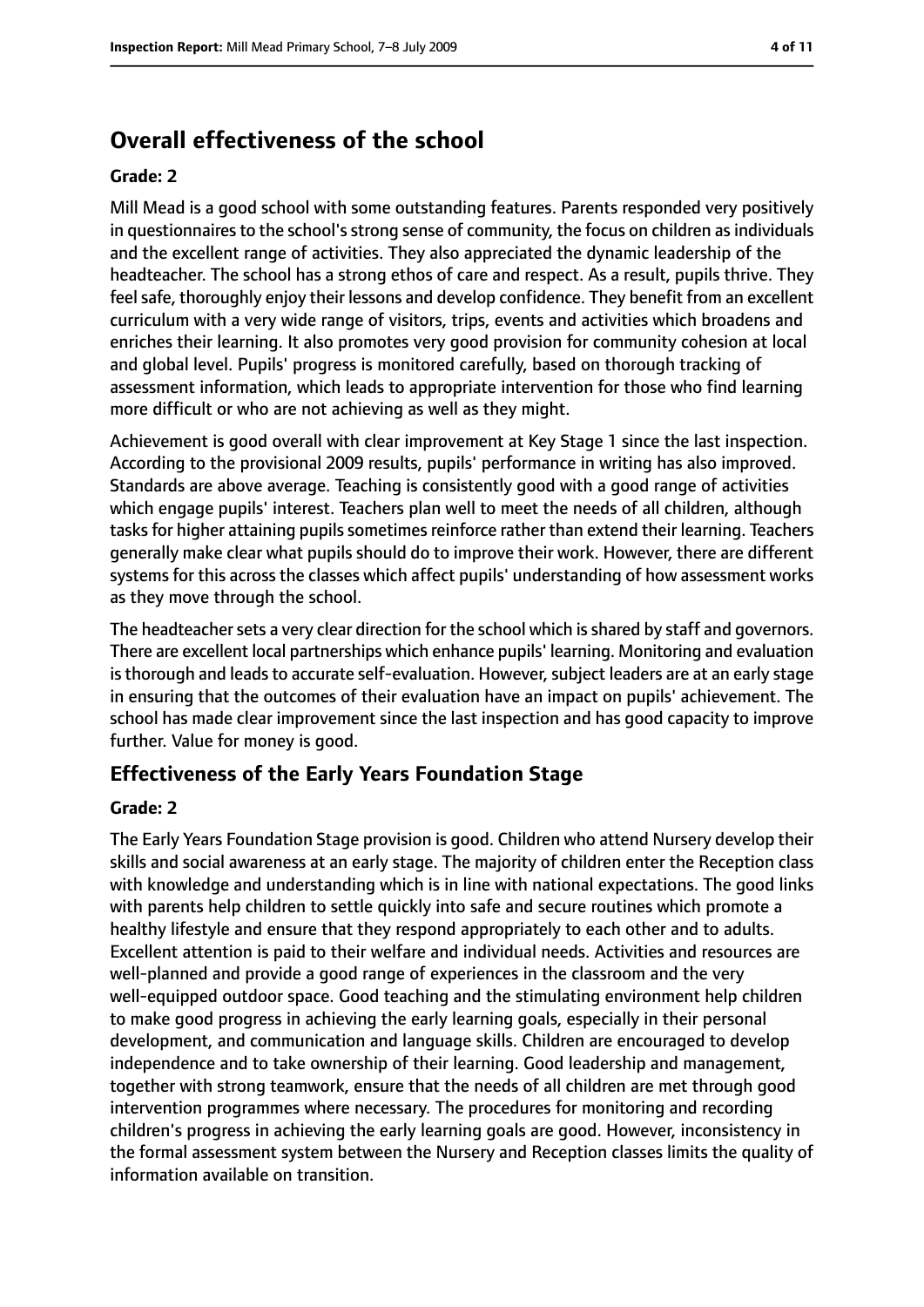### **What the school should do to improve further**

- Ensure that teachers plan lessons to extend and challenge pupils with higher prior attainment and those who are gifted or talented.
- Develop greater consistency in teachers' comments and their use of assessment in lessons to identify for pupils how they should improve their work.
- Ensure that subject leaders' monitoring and evaluation of provision has an impact on raising achievement.

# **Achievement and standards**

#### **Grade: 2**

Pupils' achievement is good. In 2008, Year 6 pupils reached their challenging targets and achieved standards that were above average, especially in mathematics and science. However, standards in English were broadly average. The standards reached by Year 2 pupils in 2008 were also above average with reading and mathematics stronger than writing. Pupils generally made good progress from their starting points. However, fewer pupils achieved higher levels in English than in mathematics and science. In 2008, boys achieved higher standards overall but girls generally made slightly better progress. Pupils with learning difficulties and/or disabilities made good progress. The small number of children who speak English as an additional language also made good progress. The provisional results for pupils in 2009, at both key stages, show improvement in English overall and in writing, particularly at the higher levels. However, results in mathematics fell slightly. Overall, pupils' progress from the end of Year 2 is good.

# **Personal development and well-being**

#### **Grade: 1**

Pupils are proud of their school and value the happy and exciting learning environment provided for them. They develop excellent relationships with each other across the age range, and with their teachers. Their spiritual, moral, social and cultural development is outstanding and a strength of the school. This is borne out by pupils' involvement in the exceptionally wide range of activities available to them. Within this caring environment, pupils gain confidence and enjoy their education. They have a very clear understanding of healthy lifestyles which shows in their choice of food and regular participation in sports. Behaviour is good during lessons and most pupils are keen to learn. They show a very good level of self-discipline as they move around the school and in the playground. Pupils say they feel safe in school and have confidence that all adults are there to help them if problems arise. Attendance is good because pupils want to come to school. Pupils make an outstanding contribution to the school and local community. The school council is actively involved in decisions for the school's development, and pupils have an excellent understanding of the wider community through their involvement in activities and their sponsorship of a Ugandan primary school. They make good progress in developing life skills to prepare them for secondary education and the world of work.

# **Quality of provision**

### **Teaching and learning**

#### **Grade: 2**

Teachers plan lessons thoroughly and use a good variety of activities to interest and challenge pupils. Although work is generally matched well to pupils' needs, on occasions the tasks for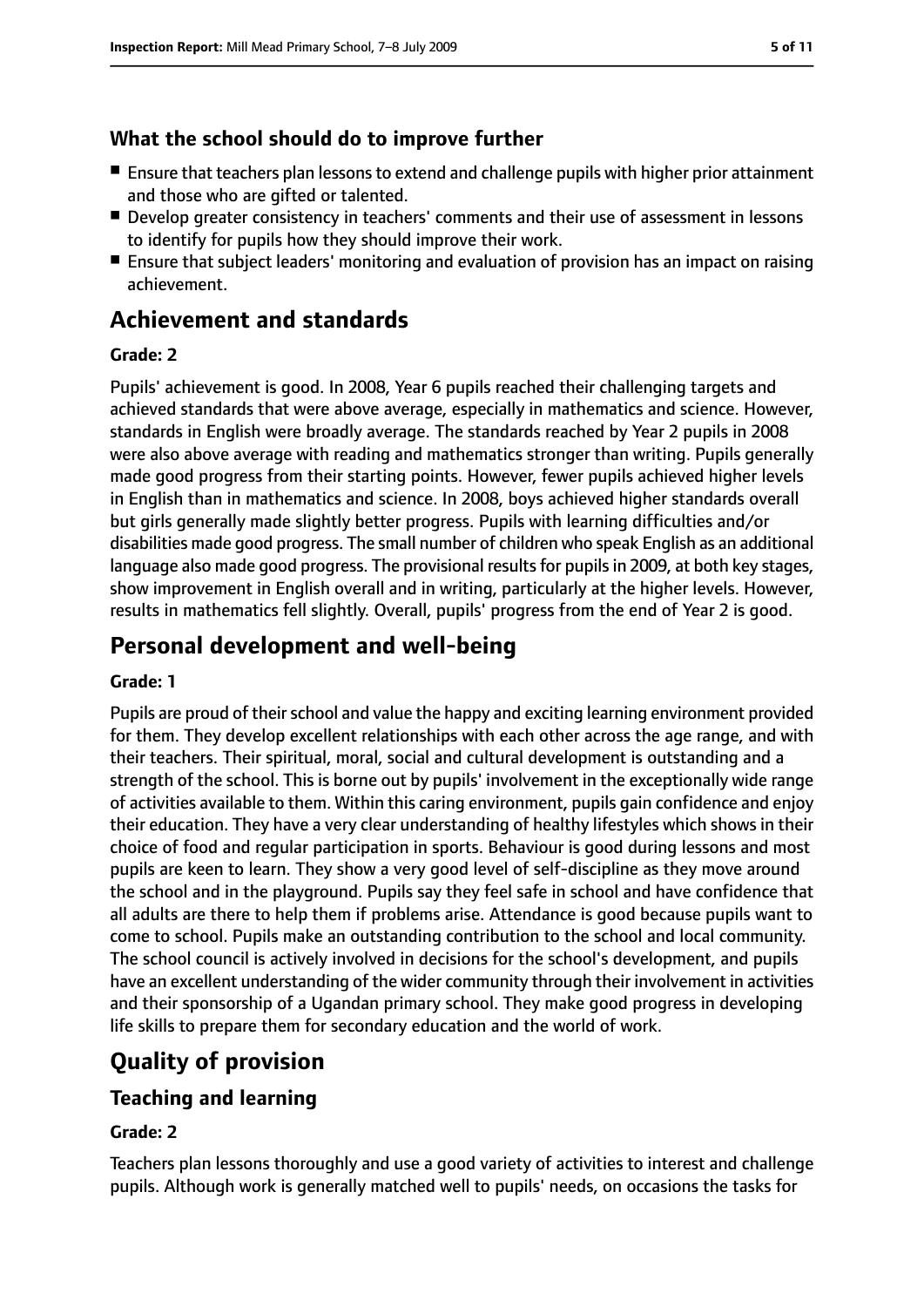higher attaining pupils reinforce rather than extend their learning. Teaching assistants provide effective support for those pupils who find learning more difficult. Lessons are managed effectively and conducted with good pace. In the best lessons, pupils are expected to learn independently and to assess their own work and that of their peers using agreed criteria. Teachers use modern technologies well to structure learning and to encourage pupils to apply their skills. Pupils respond very positively, generally settling to work well, collaborating successfully and enjoying the very good relationships in classes. Teachers' marking is detailed and pupils generally know what they need to do to improve their work. However, the approaches used vary from class to class and this affects pupils' understanding of assessment as they progress through the school.

#### **Curriculum and other activities**

#### **Grade: 1**

The school has an outstanding curriculum with an exceptionally broad range of enrichment activities. The curriculum meets the needs of all pupils and the school has successfully adopted the International Primary Curriculum. Pupils respond well to the themed approach, linked closely to personal and social education. The wide range of activities is a significant strength of the school. The strong focus on modern foreign languages within the curriculum provides pupils from Reception with the opportunity to learn French and German. The school clearly places importance on meeting the aspirations of different groups of pupils: for example many pupils learn to play musical instruments and take part in the school orchestra and regular performances. There is an outstanding range of clubs which are enjoyed by the majority of pupils. The regular residential trips, including visits to France and Germany, are a significant feature of the ethos of the school.

#### **Care, guidance and support**

#### **Grade: 2**

The school provides good care, guidance and support for all pupils. Pastoral care is outstanding because pupils are well known to staff and relationships are excellent. Staff work as a strong team and place clear emphasis on developing every child as an individual. All safeguarding procedures are fully in place and good attention is paid to the protection of children through rigorous monitoring and recording. There are good procedures for promoting attendance. Pupils with learning difficulties are well supported in classrooms by skilled teaching assistants and through their individual education plans. The school works closely with parents and outside agencies to ensure that pupils who need extra help receive the support they need. There is a good system for tracking pupils' progress which is used well to identify those children who are not making as much progress as they should. However there are some inconsistencies between classes in the way that teachers help pupils move on to their next steps of learning.

# **Leadership and management**

#### **Grade: 2**

Leadership and management are good with some strengths. The headteacher sets a very clear direction for the school which is shared by staff and governors. Thorough monitoring and evaluation by senior staff and governors lead to clear priorities for improvement. Challenging targets for pupils help to raise achievement, as shown by the improvement at Key Stage 1. Middle leaders are increasingly accountable for their areas of responsibility and contribute to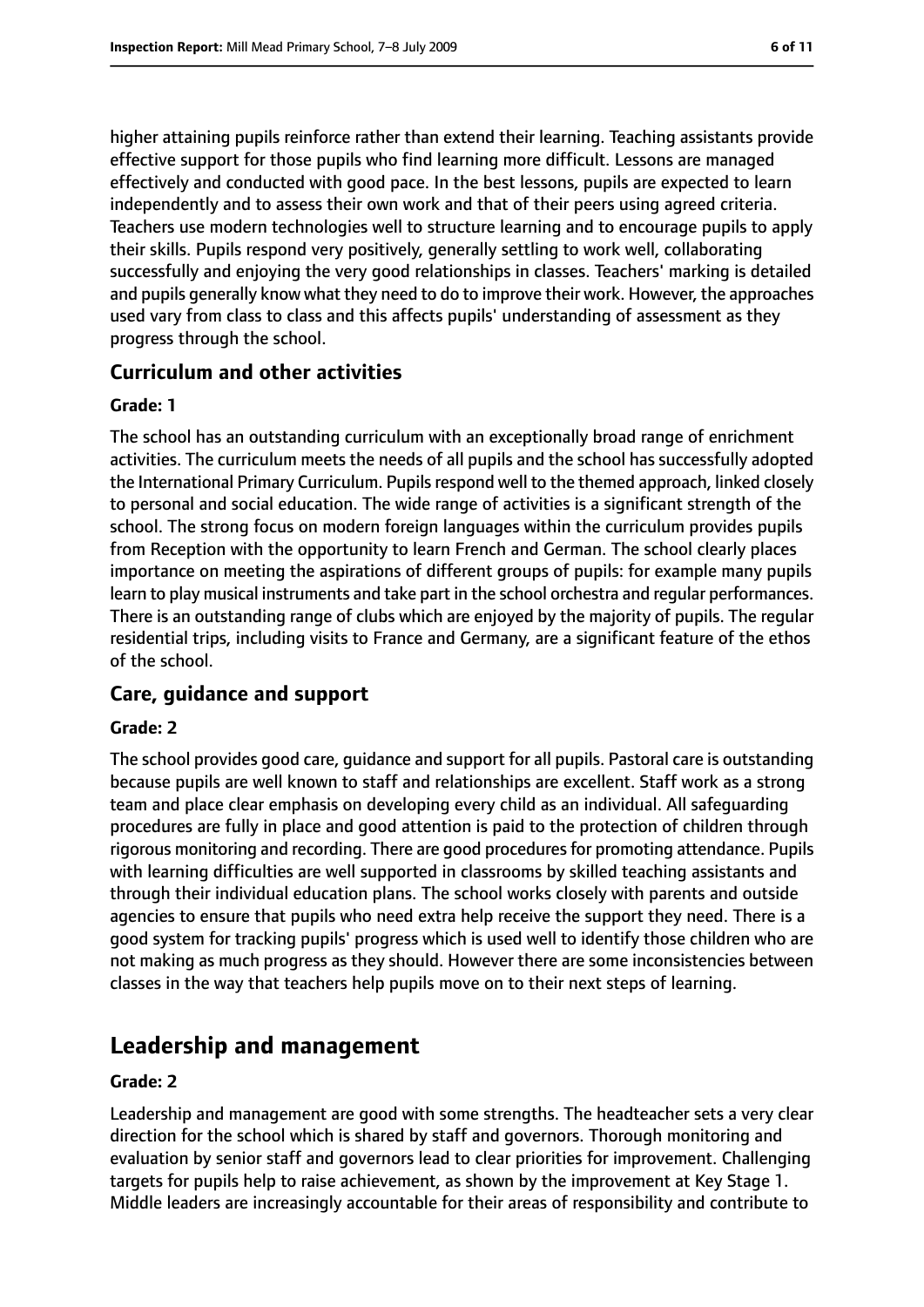monitoring and evaluation. However, these activities are not yet sufficiently developed to have a distinct impact on raising achievement. There is a very strong ethos of care in the school and all pupils are valued and treated as individuals. The school's promotion of community cohesion is good. There are excellent links with parents, the local community, including the on-site child-care provision, and local schools. There is strong emphasis, thorough the link with a school in Uganda, on enabling pupils to understand other cultures. An excellent range of trips exposes children to other languages and cultures in Europe. Children develop a good understanding of other faiths but have less opportunity to explore the diverse communities in this country. Governors know the school well and have very effective strategies to hold it to account. There have been clear improvements since the last inspection and the capacity to improve is good.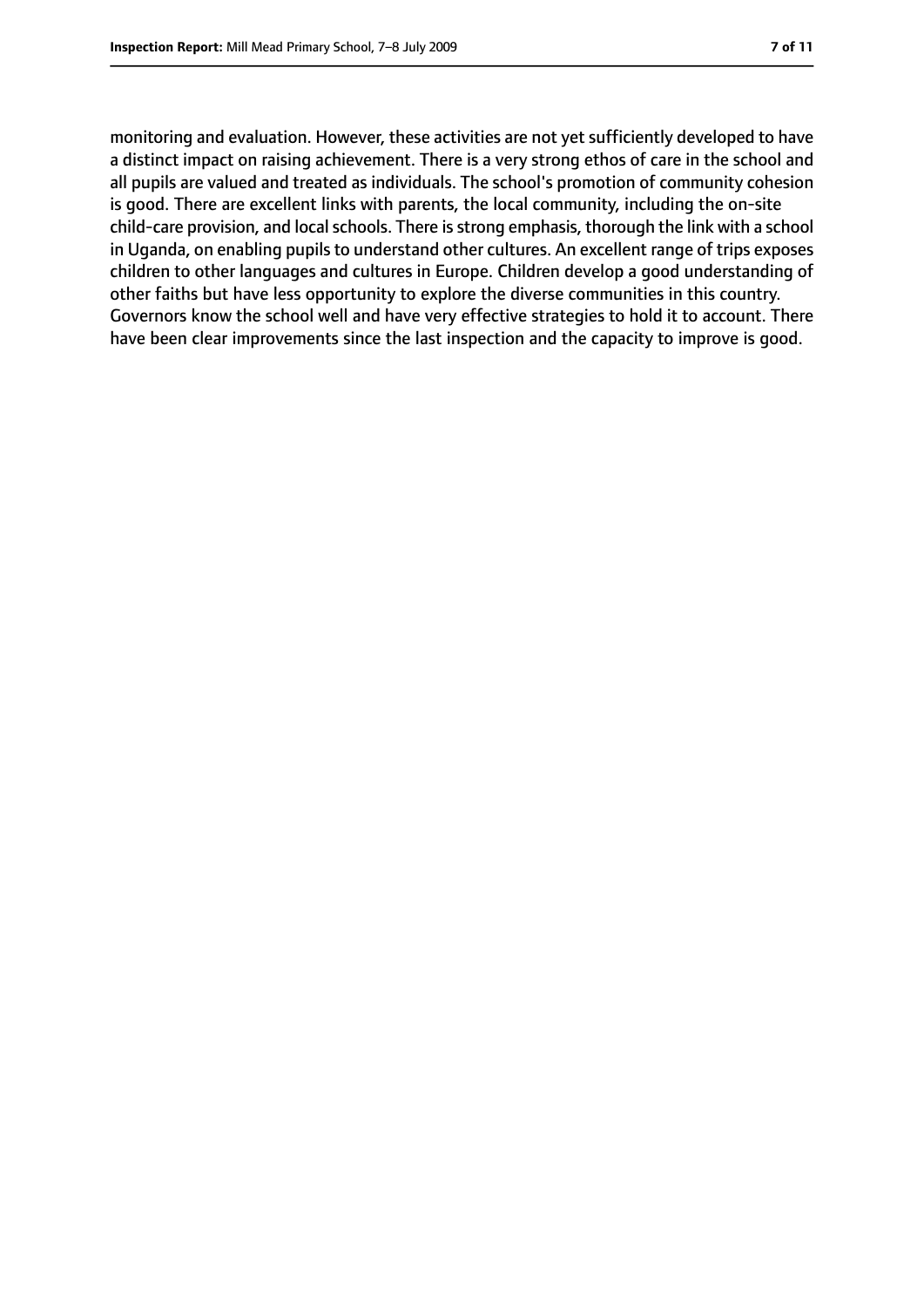**Any complaints about the inspection or the report should be made following the procedures set out in the guidance 'Complaints about school inspection', which is available from Ofsted's website: www.ofsted.gov.uk.**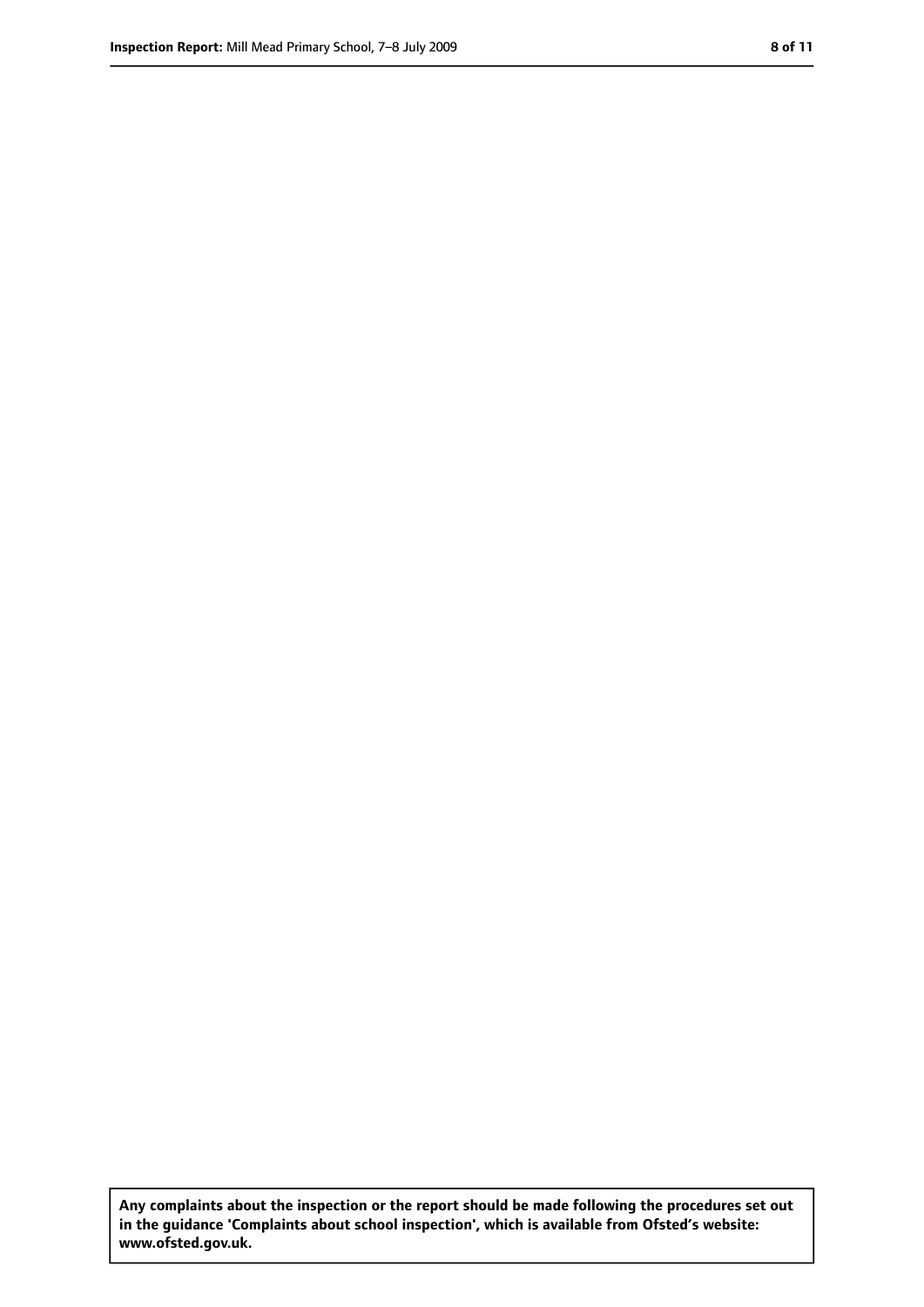# **Inspection judgements**

| \ Key to judgements: grade 1 is outstanding, grade 2 good, grade 3 satisfactory, and | <b>School</b>  |
|--------------------------------------------------------------------------------------|----------------|
| arade 4 inadequate                                                                   | <b>Overall</b> |

#### **Overall effectiveness**

| How effective, efficient and inclusive is the provision of<br>education, integrated care and any extended services in meeting the<br>needs of learners? |     |
|---------------------------------------------------------------------------------------------------------------------------------------------------------|-----|
| Effective steps have been taken to promote improvement since the last<br>inspection                                                                     | Yes |
| How well does the school work in partnership with others to promote learners'<br>well being?                                                            |     |
| The capacity to make any necessary improvements                                                                                                         |     |

# **Effectiveness of the Early Years Foundation Stage**

| How effective is the provision in meeting the needs of children in the<br>EYFS?              |  |
|----------------------------------------------------------------------------------------------|--|
| How well do children in the EYFS achieve?                                                    |  |
| How good are the overall personal development and well-being of the children<br>in the EYFS? |  |
| How effectively are children in the EYFS helped to learn and develop?                        |  |
| How effectively is the welfare of children in the EYFS promoted?                             |  |
| How effectively is provision in the EYFS led and managed?                                    |  |

#### **Achievement and standards**

| How well do learners achieve?                                                                               |  |
|-------------------------------------------------------------------------------------------------------------|--|
| The standards <sup>1</sup> reached by learners                                                              |  |
| How well learners make progress, taking account of any significant variations<br>between groups of learners |  |
| How well learners with learning difficulties and/or disabilities make progress                              |  |

### **Annex A**

<sup>&</sup>lt;sup>1</sup>Grade 1 - Exceptionally and consistently high; Grade 2 - Generally above average with none significantly below average; Grade 3 - Broadly average to below average; Grade 4 - Exceptionally low.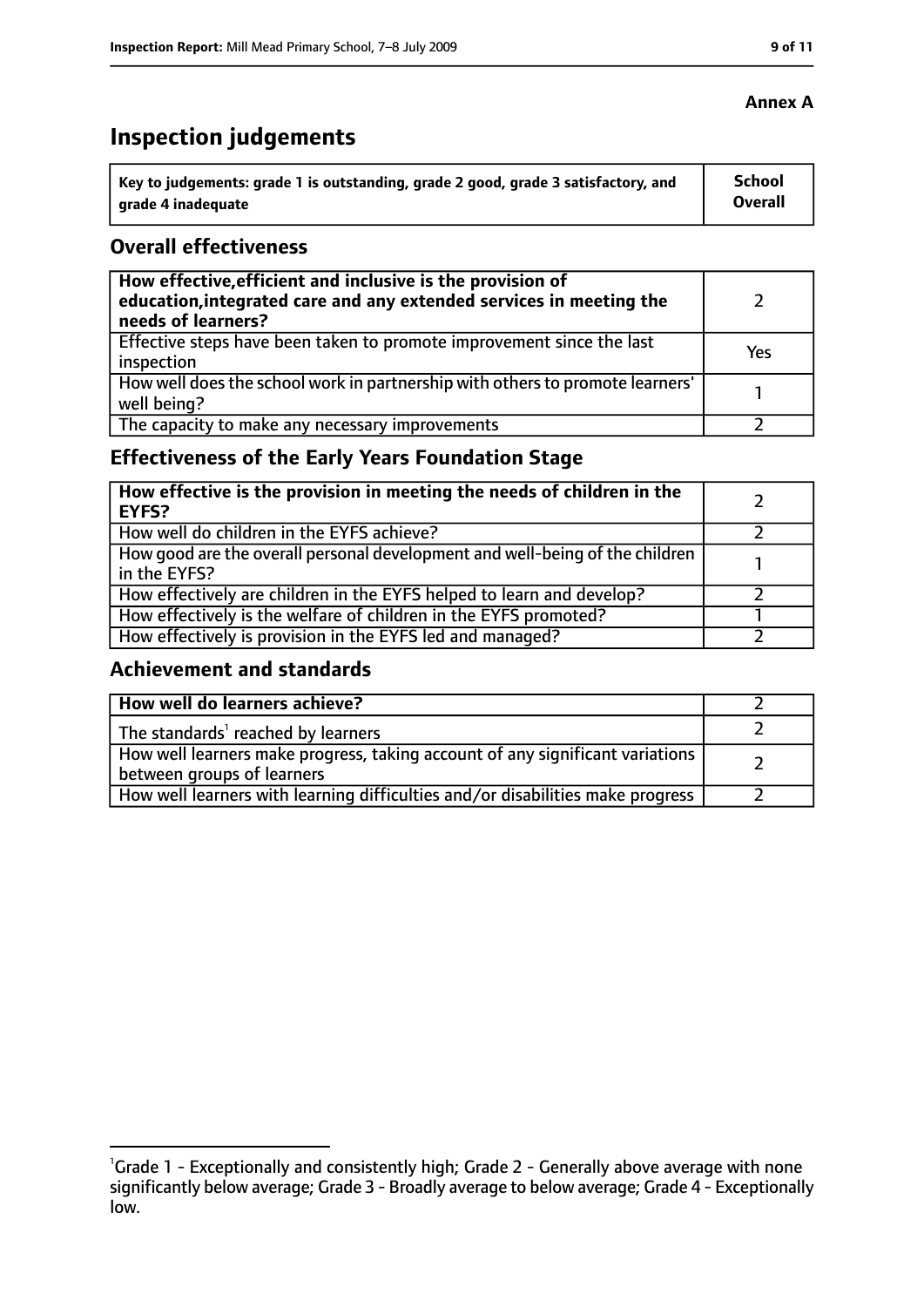# **Personal development and well-being**

| How good are the overall personal development and well-being of the<br>learners?                                 |  |
|------------------------------------------------------------------------------------------------------------------|--|
| The extent of learners' spiritual, moral, social and cultural development                                        |  |
| The extent to which learners adopt healthy lifestyles                                                            |  |
| The extent to which learners adopt safe practices                                                                |  |
| The extent to which learners enjoy their education                                                               |  |
| The attendance of learners                                                                                       |  |
| The behaviour of learners                                                                                        |  |
| The extent to which learners make a positive contribution to the community                                       |  |
| How well learners develop workplace and other skills that will contribute to<br>their future economic well-being |  |

# **The quality of provision**

| How effective are teaching and learning in meeting the full range of<br>learners' needs?              |  |
|-------------------------------------------------------------------------------------------------------|--|
| How well do the curriculum and other activities meet the range of needs and<br>interests of learners? |  |
| How well are learners cared for, quided and supported?                                                |  |

# **Leadership and management**

| How effective are leadership and management in raising achievement<br>and supporting all learners?                                              |           |
|-------------------------------------------------------------------------------------------------------------------------------------------------|-----------|
| How effectively leaders and managers at all levels set clear direction leading<br>to improvement and promote high quality of care and education |           |
| How effectively leaders and managers use challenging targets to raise standards                                                                 |           |
| The effectiveness of the school's self-evaluation                                                                                               |           |
| How well equality of opportunity is promoted and discrimination eliminated                                                                      |           |
| How well does the school contribute to community cohesion?                                                                                      |           |
| How effectively and efficiently resources, including staff, are deployed to<br>achieve value for money                                          |           |
| The extent to which governors and other supervisory boards discharge their<br>responsibilities                                                  |           |
| Do procedures for safequarding learners meet current government<br>requirements?                                                                | Yes       |
| Does this school require special measures?                                                                                                      | <b>No</b> |
| Does this school require a notice to improve?                                                                                                   | No        |